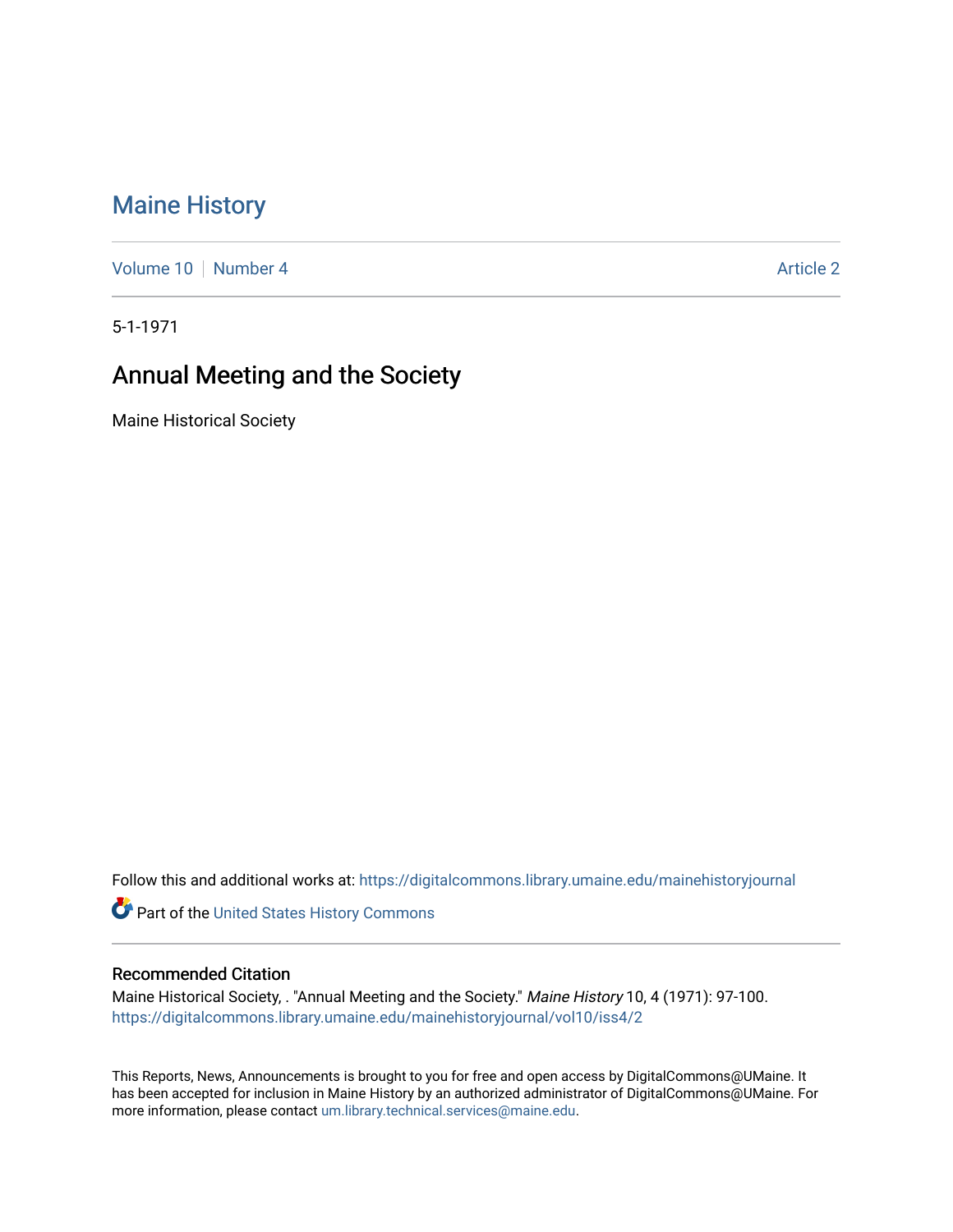#### *MAINE HISTORICAL SOCIETY NEWSLETTER*

Volume ten, Number four entitled and the May, 1971 Published quarterly at  $485$  Congress Street Portland, Maine 04111

#### *ANNUAL MEETING*

The 149th Annual Meeting of the Society will be held in Lewiston at Bates College on the sixteenth of June. The campus is particularly attractive at that time of year, and we hope that many of you will be able to come and enjoy the hospitality provided by the Bates College community. Bring <sup>a</sup> guest if you like. None of the sessions are closed to the public, even though voting must be reserved to members.

As announced previously, Charles E. Clark, professor of history at the University of New Hampshire will be the guest speaker. Dr. Clark has chosen as his topic: *Beyond the Frontier: an Environmental Approach to the Early History of Maine.*

An exhibit of watercolors and acrylics by Thomas Crotty of Freeport will be on view during the entire day, thanks to Miss Synnove Haughom, Curator of the Treat Art Gallery, who arranged to have the show extended for our visit.

Mr. Craig Canedy, director of foods services at Bates, has prepared a wonderfully varied menu for those who wish to take advantage of the buffet luncheon. Tickets for the luncheon are priced at  $$3.75$ , and reservations must be made in advance. All members of the Society will receive reservation cards with return envelopes well in advance of the meeting. A registration fee for the sessions will not be required either for members, or for their guests.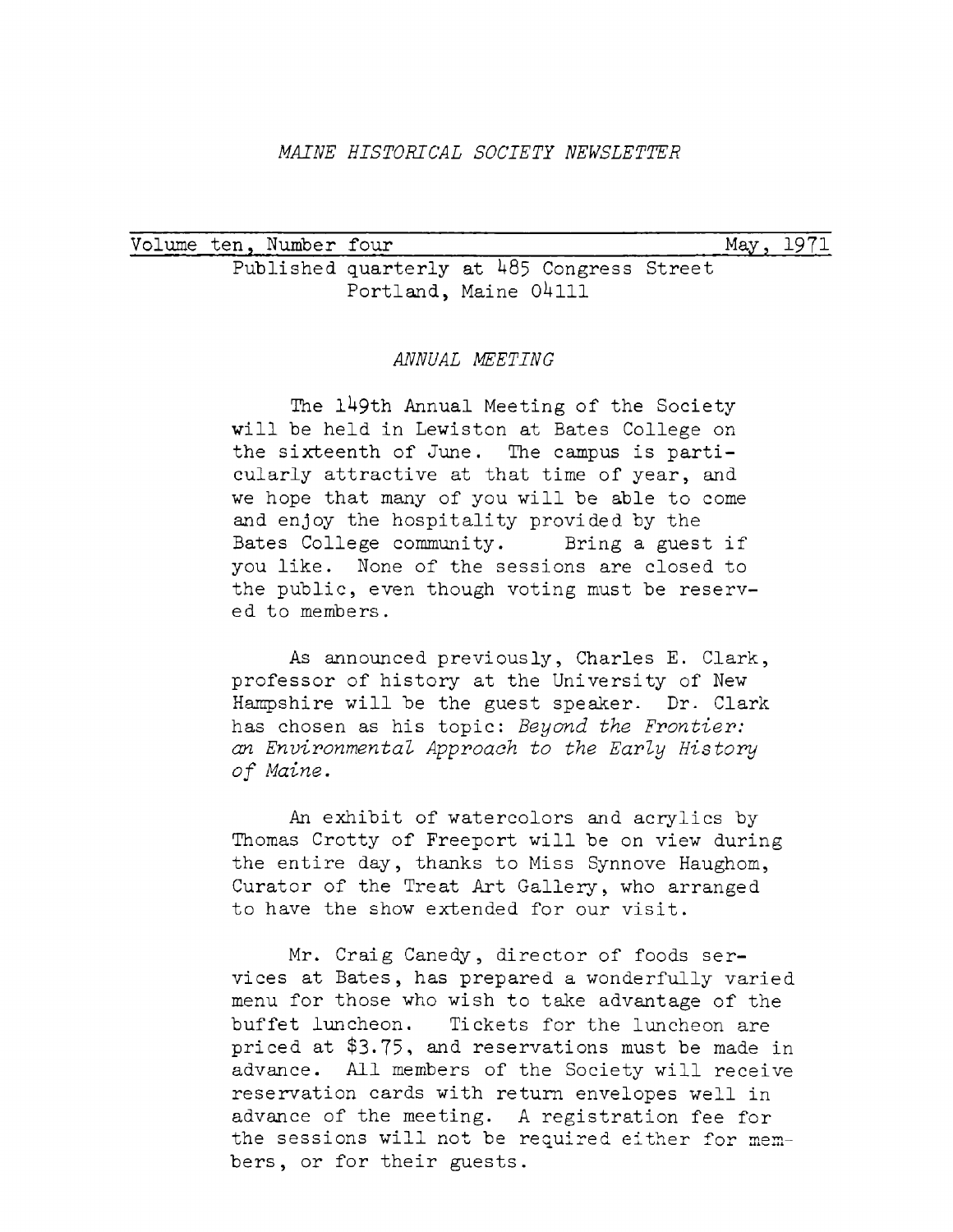### *Program Schedule*

|                 | 10:00-11:00 LITTLE THEATER LOBBY | Registration. Coffee &<br>Doughnuts.                                                                                  |
|-----------------|----------------------------------|-----------------------------------------------------------------------------------------------------------------------|
|                 | <i>TREAT ART GALLERY</i>         | An Exhibit of Watercolors<br>and Acrylics by Thomas<br>Crotty of Freeport.                                            |
| $11:00 - 12:00$ | <i>LITTLE THEATER</i>            | Business Meeting<br>Prize Essay Contest Awards.                                                                       |
| 12:30           | CHASE HALL DINING ROOM           | Buffet Luncheon:<br>Six Salads Ham Turkey<br>Roast Beef Seafood New-<br>burg Relishes Cheeses<br>Strawberry Shortcake |
| 2:00            | LITTLE THEATER                   | Dr. Charles E. Clark<br>"Beyond the Frontier: an<br>environmental approach<br>to the early history of<br>Maine."      |
| 3:00            |                                  | Twenty minute discussion<br>period.                                                                                   |
| 3:30            |                                  | New Standing Committee<br>Organization Meeting.<br>Election of Officers.                                              |

*In response to <sup>a</sup> number of requests<sup>&</sup>gt; we have had separates run for the <sup>1735</sup> map<sup>3</sup> "A Plan of Kennebeck and Sagadahock Rivers^ " by Thomas Johnston^ which appeared on pages 80 and <sup>81</sup> of the February Newsletter. Copies are available from the Society for \$1.50 postpaid plus 8\$ sales tax for Maine residents.*

*The unusual clarity achieved on this reproduction can be credited to the skill and tireless quality control of the staff at Casco Printing Company.*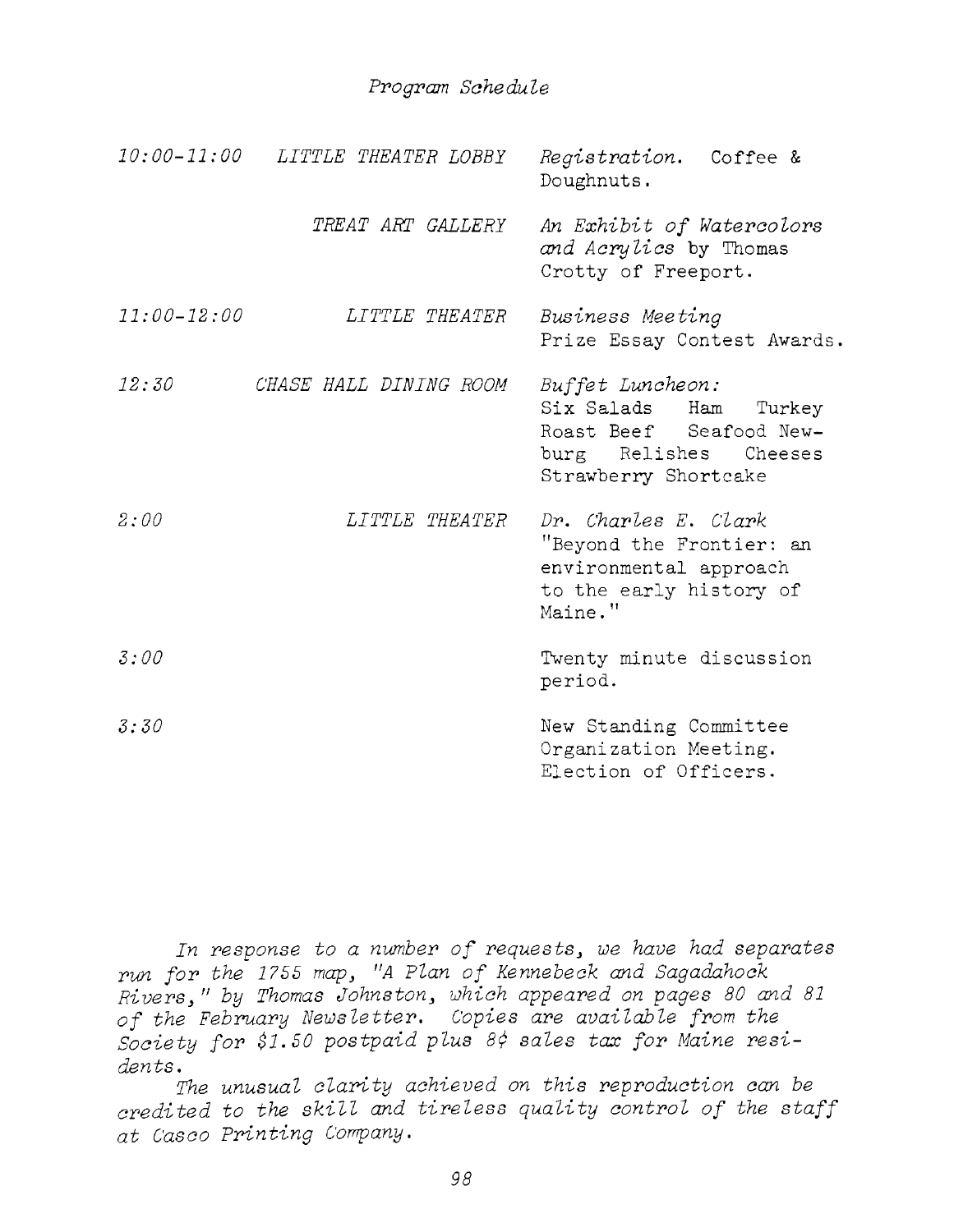*From MAINE Auburn:* Willis C. Strout *Augusta:* Mrs. Henry L. Doten, Mrs. Earl C. Goodwin *Bangor:* Mrs. Clyde M. Lougee *Bar Mitts:* Miss Dorothy S. Furber, Mrs. Floyd R. Hannaford *Brunswick:* Mrs. Thomas Means *Camden:* Ralph E. Cook *Cape Etizabeth:* Donald R. McNeil, Mrs. William Zrioka *Chebeague Istand:* Miss Donna Miller *Hampden:* Mrs. John C. Heath *Hottip Center:* Mrs. Edith W. Dow *Lewiston:* Mrs. Philip Archambault, Mrs. Merriam D. Irish, Mrs. Alton Stevens *Machiasport:* Charles B. Jones *Orono:* Richard S. Davies, Sister Adele Plachta *Pemaquid:* Mrs. Edward J. Fertig *Porttand:* John Cahouet, Mrs. Gladys R. Donatelle, Stephen Hyde *Scarboro:* Miss Josephine D. Berry *South Berwick:* Miss Marie A. Donahue *South Porttand:* Mrs. John J. Devine, Jr., Miss Christine C. Gray, Craig Hebert, Roger Hetstrom *South Windham:* Charles C. Legrow *West Batdwin:* Mrs. Roderick Henderson *West Paris:* Clarence R. Reid *Wiscasset:* William H. Soule *Yarmouth:* Miss Elaine S. MacLeod, Mrs. Howard 0. Sturges

*Other States MASSACHUSETTS Concord:* Mark W. Biscoe *NEW YORK Has tings-on-Hudson:* Raymond H. Fogler *PENNSYLVANIA Lemoyne:* H. M. Eaton *UTAH Satt Lake City:* Miss Mary C. Sewall *WASHINGTON Seattte:* Gordon Jackins

*CORPORATE MEMBERS:* Casco Printing Company.

The following members were appointed by President Ray to serve on the Nominating Committee to fill Standing Committee vacancies occuring in June, 1971: Edward S. Boulos, Jr., James S. Kriger, Mrs. William J. Murphy, Roger C. Taylor, and Philip S. Wadsworth. The Committee elected Mrs. Murphy chairman.